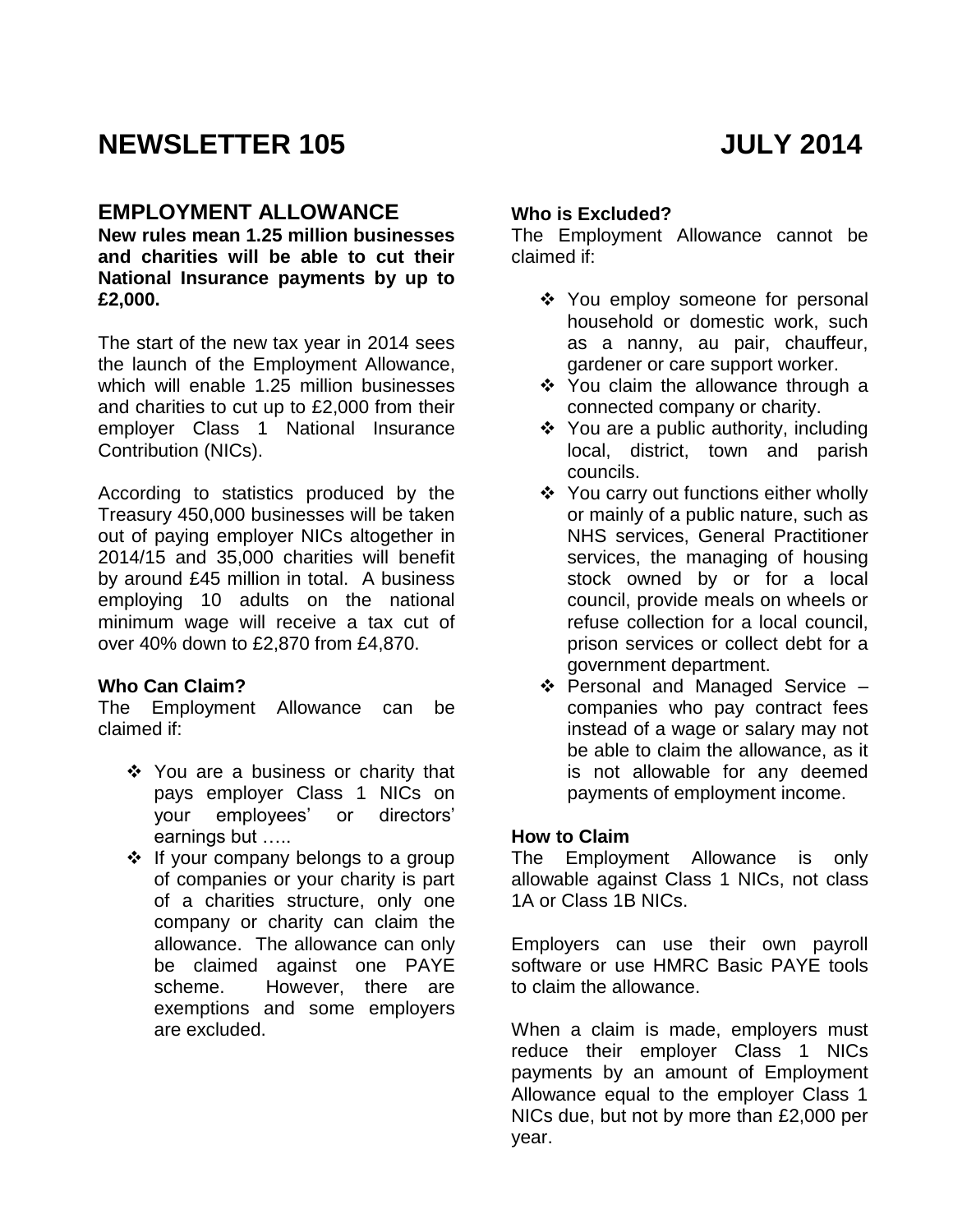**Two Examples:**

- **1. If an employer pays her employees monthly and her total Class 1 NICs liability is £200 per month, the full allowance will be used by month 10 in the tax year (£200 x 10 = £2,000). She will then have to pay her employers Class 1 NICs liability for months 11 and 12 as normal.**
- **2. If an employer pays his employees monthly and his total Class 1 NICs liability is £3,000 per month, the full allowance will be used in month 1 and the balance of £1,000 will have to be paid to HMRC. The employer will then have to pay his employers Class 1 NICs as normal for the rest of the year.**

#### **Claim Time Limits**

An employer does not have to claim the Employment Allowance at the start of the tax year.

An employer may have a business based on seasonal fluctuations and may decide to use the allowance during the quieter trading months of the year to help with cash flow.

So an employer may decide not to claim the allowance between April and August, but claim from September onwards.

If an employer fails to use the Employment Allowance by the end of the tax year, HMRC will use the balance against any PAYE debt or liabilities in the following tax year.

If the employer does not have any existing PAYE debt or liabilities the balance can be claimed as a repayment. A claim does not have to be made in the tax year itself.

An employer can claim up to four years after the end of the tax year in which the allowance applies. In practice, an employer wishing to claim the Employment Allowance for 2014/15 ending on 5 April 2015, must claim by 5 April 2019. HMRC will set any Employment Allowance award off against any future or existing liabilities unless a repayment is requested.

#### **Record Keeping**

An employer must keep any records relating to the claim for a minimum period of three years after the end of the tax year in which the Employment Allowance was claimed.

The records must show:

- Why the employer was entitled to claim the allowance
- ❖ How much of the allowance was used or in some circumstances repaid
- What liabilities the allowance covered.

# **SCOTTISH GOVERNMENT SUPPORTS PROMPT PAYMENT**

The first payment has been made under an innovative scheme designed to speed up payments to contractors working on public sector construction projects in Scotland. Project Bank Accounts (PBAs) have been introduced after the Scottish Government published a review which called for payment terms through the construction supply chain to be improved.

PBAs were just one recommendation of the *[Review of Public Procurement in](http://www.scotland.gov.uk/Publications/2013/10/2688/0)*  **[Construction](http://www.scotland.gov.uk/Publications/2013/10/2688/0)** and they are currently being trialed on a number of projects including NHS and transport. Other recommendations of the review that are likely to benefit Specialist Contractors include: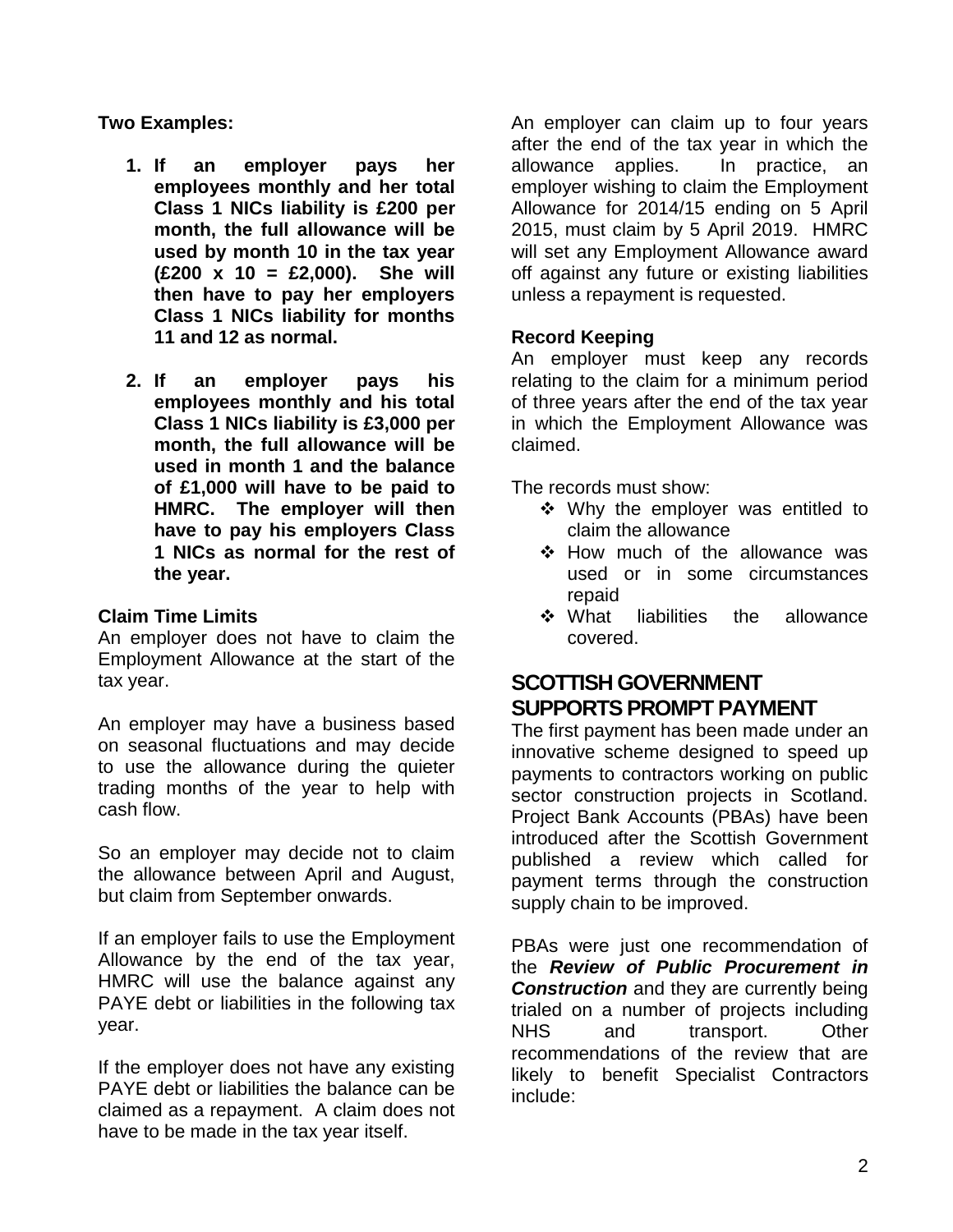• Contractual terms between client and main contractor should consistently outline fair payment terms for supply chain participants

• Maximising opportunities for contracting authorities to collaborate and share best practice, particularly in the local government and social housing sectors Better co-ordination of construction spending between projects and programmes

• A Chief Construction Adviser (CCA) to be appointed to the Scottish Government to challenge both the public sector and industry on pace and progress.

## **SHARED PARENTAL LEAVE – HOW WILL IT WORK?**

The Government has published draft regulations which would govern its proposed new system of shared parental leave and pay. This week, we give an overview of how the system is expected to work, addressing some of the key questions employers are likely to have.



### **Background**

In 2012, the Government announced its intention to introduce a new system of shared

parental leave which will allow parents more flexibility to choose how they share childcare responsibilities in the first year after a child's birth. This was legislated for in the Children and Families Act 2014, which has now received Royal Assent. This month, the Government published complex draft regulations which would govern the system when it comes into force.

#### **What's the rationale behind the new system?**

The Government has said it wants to move away from the "outdated" concept that childcare is primarily a women's issue; it wants to encourage women who want to return to work to return to the workplace earlier by sharing their leave entitlement with their partners.

#### **When will the new system be introduced?**

The Government intends that the new regulations will come into force in **October 2014** with the new system of shared parental leave and pay being made available to parents of babies due (or matched / placed for adoption) on or after 5 April 2015.

#### **How can leave be shared?**

Employed mothers will continue to be entitled to 52 weeks' maternity leave including a period of compulsory maternity leave. After this point, shared parental leave can be "activated" once the mother has served a notice to end her maternity leave. The proposed system would then allow both parents to share up to a maximum of 50 weeks leave, taken at the same time or separately. The minimum period of shared parental leave is one week.

#### **What will be the rate of Shared Parental Pay?**

Parents will be able to share up to 37 weeks of statutory Shared Parental Pay (SPP) which can be shared between parents. The rate of pay of SPP is not yet clear. For example, the regulations are silent as to whether employers who pay enhanced maternity pay will be required to pay SPP at an enhanced rate as well. There is an argument that mothers enjoy a 'special status' as a result of having given birth. This is drawn out in recent case law concerning maternity rights and pay for mothers of children through surrogacy arrangements. In *[CD v ST](http://curia.europa.eu/juris/document/document.jsf?text=&docid=149387&pageIndex=0&doclang=EN&mode=lst&dir=&occ=first&part=1&cid=411632)* the Court of Justice of the European Union (CJEU) has held that Member States are not required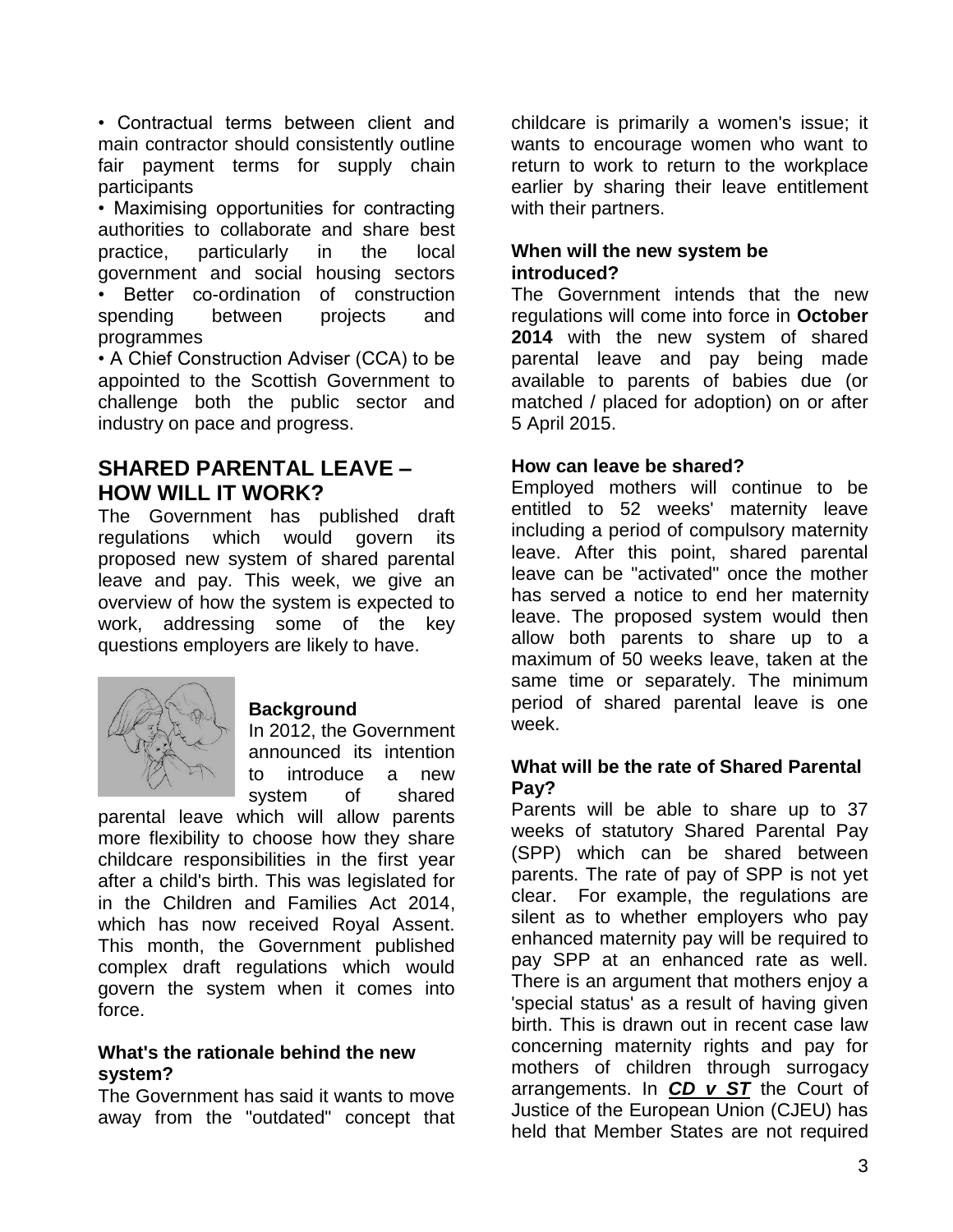to provide for maternity leave and pay for mothers of children through surrogacy arrangements. The Court distinguished mothers through surrogacy from those who have given birth. This could lend support to the argument that fathers need not be paid the same as mothers on maternity leave (on the basis of mothers' 'special status'). This would seem to follow the Government's line on this issue, although legal views are mixed. However, there is clearly a potential for sex discrimination to be argued should employers choose this route; and potentially much more significant is the potential damage to employee relations, and the employer's reputation as an employer of choice.

#### **Who will be eligible?**

Shared parental leave will be available to employees (provided the mother has ended her maternity leave/ pay) with 26 weeks continuous employment at the "relevant date". The relevant date is the end of the 15th week before the expected week of childbirth (EWC).

The system will also be available to adopters and intended parents under a surrogacy arrangement as well as foster parents, on a similar basis.

#### **What notice will parents be required to give?**

The employee will be required to notify the employer in writing of their intention to take a period, or periods, of shared parental leave not less than 8 weeks before the start date of leave requested. Parents will be able to make up to three notifications/ changes to their plans to share leave with their partner provided sufficient notice (8 weeks) is given each time.

#### **What rights will parents have during leave / on return?**

The regulations contain provisions on terms and conditions during leave, rights in relation to redundancy and rights for employees returning to work following parental leave as well as protection from detriment and dismissal which are largely similar to the current provisions in relation to maternity / paternity / adoption leave.

#### **What else is changing under the new legislation?**

The Children and Families Act 2014 also introduces changes to the existing adoption leave and pay regime and employees (including the mother's husband/ civil partner/ partner, the father or parent of the child and intended parents under surrogacy arrangements) will also be entitled to take unpaid time off to attend up to two ante-natal appointments with a pregnant women. Provision is also made for paid and unpaid time off work for adopters to attend meetings in advance of a child being placed with them for adoption.

#### **What's next?**

The Government's consultation on the draft regulations closed on Tuesday 18 March 2014. We will keep you informed of further developments.

#### **What does this mean for employers?**

This is a very significant change which has considerable implications in terms of workforce planning, particularly given the complexity of the draft regulations and a number of unanswered questions (such as the position in relation to enhanced pay). Employers need to prepare for the introduction of this system and consider how policies and approaches might need to be reviewed in light of the reforms and their intended approach.